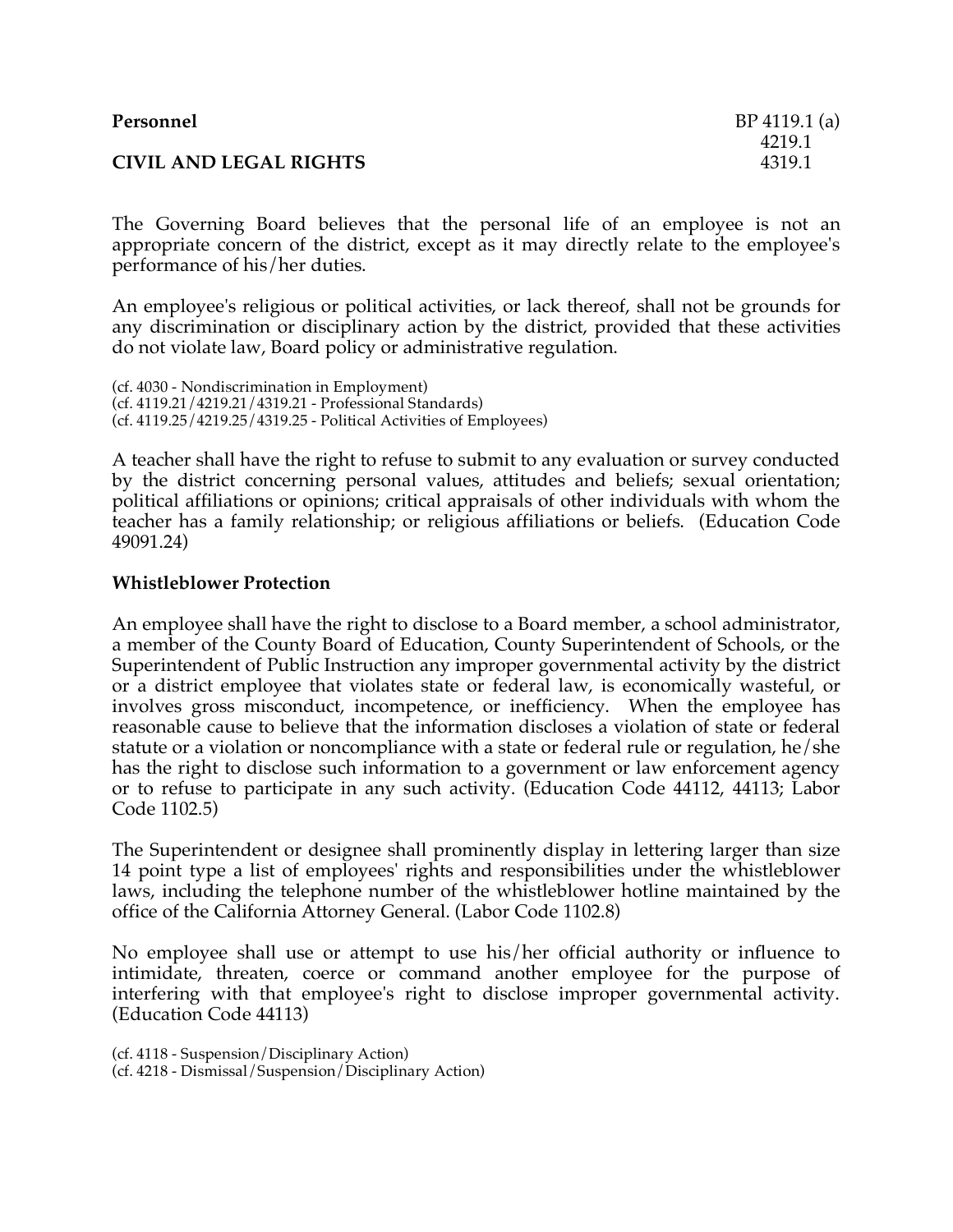## **CIVIL AND LEGAL RIGHTS** (continued) 4319.1

An employee who has disclosed improper governmental activity and believes that he/she has subsequently been subjected to acts or attempted acts of reprisal shall file a written complaint in accordance with the district's complaint procedures. After filing a complaint with the district, he/she may also file a copy of the complaint with local law enforcement in accordance with Education Code 44114.

(cf. 1312.1 - Complaints Concerning District Employees) (cf. 1312.3 - Uniform Complaint Procedures) (cf. 4144/4244/4344 - Complaints)

## **Protection Against Liability**

No employee shall be liable for harm caused by his/her act or omission when acting within the scope of employment or district responsibilities. For the protection against liability to apply, the act or omission must be in conformity with federal, state and local laws and must be in furtherance of an effort to control, discipline, expel or suspend a student, or to maintain order or control in the classroom or school. (20 USC 6736)

(cf. 3320 - Claims and Actions Against the District) (cf. 9260 - Legal Protection)

The protection against liability shall not apply when: (20 USC 6736)

- 1. The employee acted with willful or criminal misconduct, gross negligence, recklessness, or a conscious, flagrant indifference to the harmed person's right to safety.
- 2. The employee caused harm by operating a motor vehicle.
- 3. The employee was not properly licensed, if required, by state law for such activities.
- 4. The employee was found by a court to have violated a federal or state civil rights law.
- 5. The employee was under the influence of alcohol or any drug at the time of the misconduct.
- 6. The misconduct constituted a crime of violence pursuant to 18 USC 16 or an act of terrorism for which the employee has been convicted in a court.
- 7. The misconduct involved a sexual offense for which the employee has been convicted in a court.